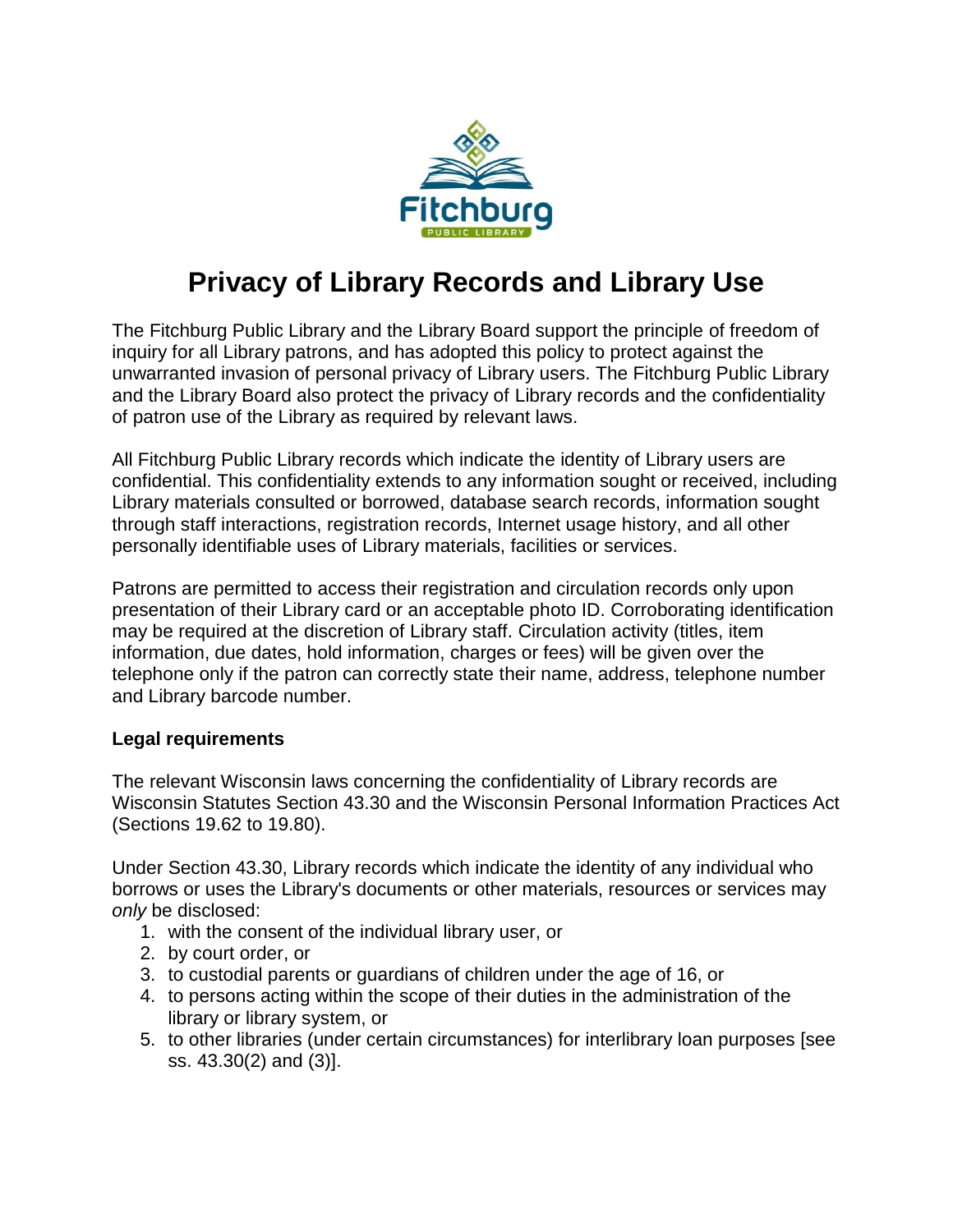Wisconsin's Personal Information Practices Act (Sections 19.62 to 19.80) requires all state and local government organizations (including public libraries) to develop procedures to protect the privacy of personal information kept by the organization. Libraries (and all other government organizations) are required to develop rules of conduct for employees involved in collecting, maintaining, using, and providing access to personally identifiable information. Libraries are also required to ensure that employees handling such records "know their duties and responsibilities relating to protecting personal privacy, including applicable state and federal laws."

Records indicating the identity of Library users include a Library user's name, physical image, Library card number, social security number, telephone number, street address, post-office box number or 9-digit extended zip code.

Records held by the Library that include personally identifiable information about Library users may also contain information that must be provided to those who request that information, as required by Wisconsin's public records law. Personally identifiable information about Library users must be redacted from any records that are publicly disclosed, except as the records are disclosed under one of the four exceptions provided by Section 43.30 (see above).

## **Rules to be followed by library staff**

 $\overline{a}$ 

- 1. As required by state law, library staff may only disclose library records indicating the identity of library users under the following conditions:
	- a) disclosure to staff members of the Fitchburg Public Library, and the staff of other libraries and library systems as necessary for the performance of their job duties.
	- b) disclosure as authorized by the individual library user
	- c) disclosure to custodial parents or guardians of children under the age of 16 [ss. 43.30(4)] (see below for handling of requests from custodial parents or guardians)
	- d) disclosure pursuant to court order (see below for handling of different types of court orders)
	- e) if someone's life or safety is at risk, library records may be released to appropriate individuals or officials without a court order<sup>1</sup>
- 2. Library staff must refer all requests for library records and all requests for information about particular library users to the library director or the library director's designee.
- 3. Library staff are not allowed to share information about use of library resources and services by identified library patrons except as necessary for the performance of their job duties.

 $1$  The Attorney General's office opined, in a response dated November 27, 2006 to questions submitted by State Superintendent Elizabeth Burmaster, that "…if someone's life or safety is at risk, for example, if there was a child abduction at the library, the law would not require the police to obtain a court order before being allowed to view any relevant [surveillance] tapes."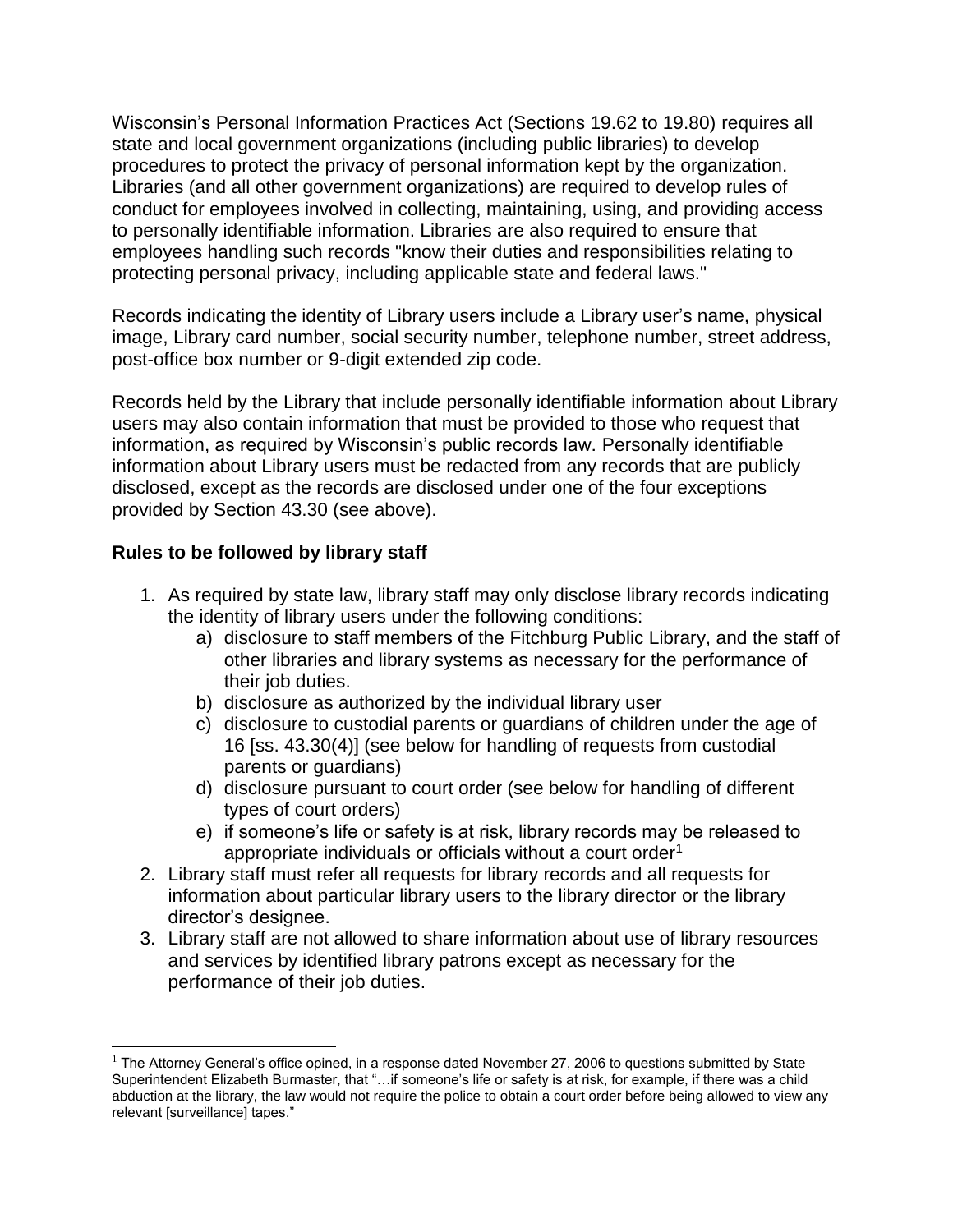### **Handling requests from custodial parents or guardians of children under the age of 16**

Requestor must be the child's "custodial parent," defined as any parent other than a parent who has been denied periods of physical placement with a child under s 767.24(4). The Library staff will:

- 1. request identification
- 2. if the requestor is the parent or guardian listed on the child's library record, or the requestor is a parent or guardian and resides at the same address as the child, the staff may provide the requested information

The Library staff will attempt to satisfy the request as soon as practicable and without unreasonable delay. In most cases this will be at the time of the request. If there is a question of the requester's guardianship, the staff person may delay the request until review by the Library Director and/or Library Board. If a request is denied by the Library staff, the requester can appeal in writing to the Library Board.

Normal photocopy/printing charges will be assessed to the requester for copies of records provided.

## **Handling of court orders**

[Note: All search warrants are court orders, but *not* all subpoenas are court orders. Library staff may not disclose Library records in response to a subpoena that is not a court order if those records indicate the identity of Library users.]

If a law enforcement officer (or anyone else) brings a subpoena<sup>2</sup> directing library staff to produce library records:

- 1. Notify the library director, or if the director is not available, notify the highestranking staff person on duty.
- 2. The library director or the highest-ranking staff person should ask the municipal attorney (or library counsel) to review the subpoena.
- 3. If the subpoena has any legal defects, require that the defects be cured before records are released.
- 4. If appropriate, ask legal counsel to draft a protective order to be submitted to the court keeping the requested information confidential and limiting its use to the particular case.
- 5. Follow legal counsel's advice for compliance with the subpoena.

 $\overline{a}$ <sup>2</sup> A subpoena is a call to come before a court, and may include a direction to bring specified records. Not all subpoenas are court orders. Your municipal attorney (or library counsel) can determine if a particular subpoena is a court order. A subpoena normally indicates that a response is required within a certain number of days. Library staff may not disclose library records in response to a subpoena that is not a court order if those records indicate the identity of library users.